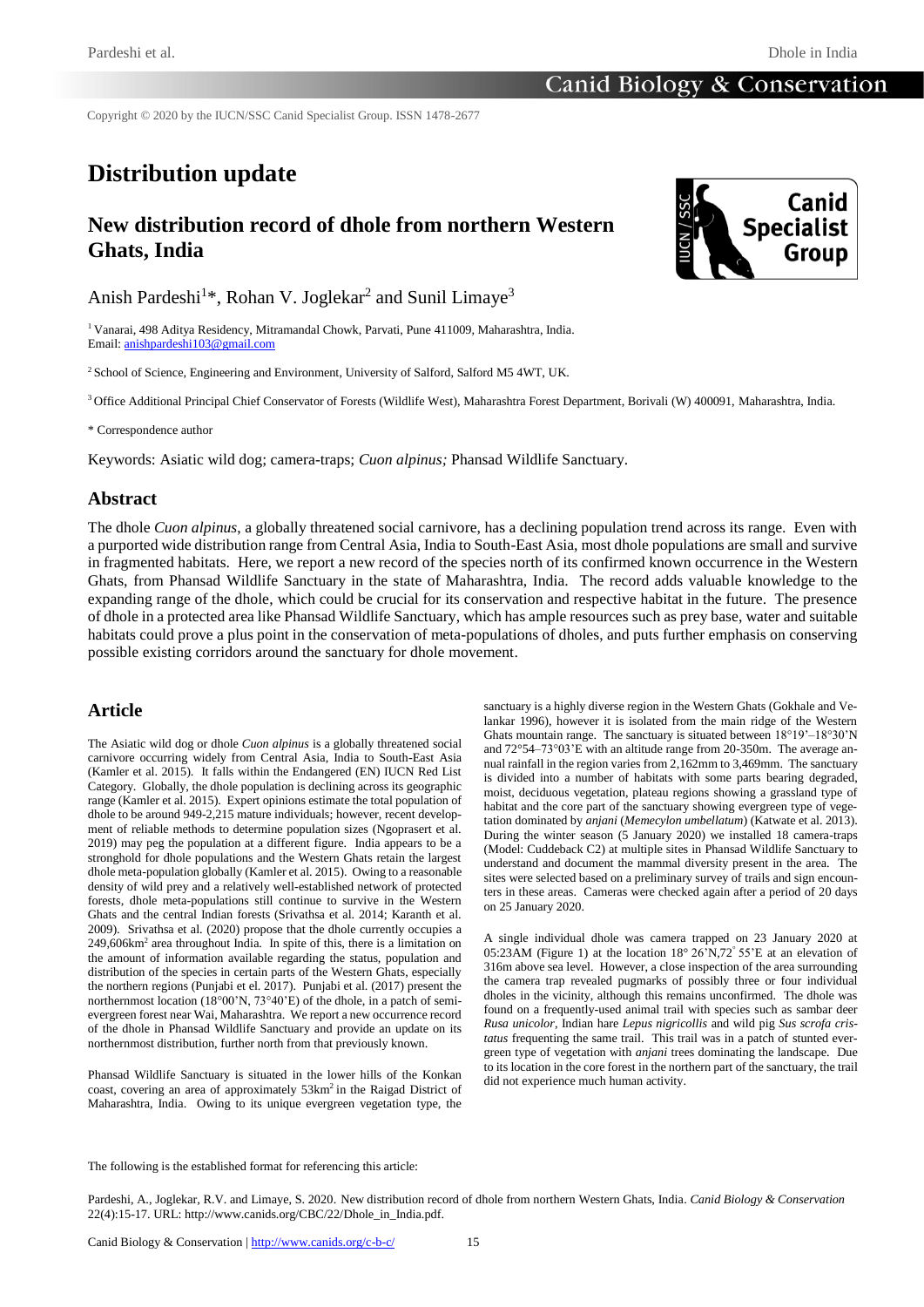

Figure 1: Camera-trap photograph taken on 23 January 2020 at 05:23AM in Phansad Wildlife Sanctuary.

Other species captured on the camera-trap include sambar deer, Indian hare*,* Indian chevrotain *Moschiola indica*, and wild pig. We believe this is a new record of the dhole in Phansad Wildlife Sanctuary and a northward extension of its distribution range by about 93km from the previous published record (Figure 2).



Figure 2: Previous dhole record (from Punjabi et al. 2017) and current record of dhole in Phansad Wildlife Sanctuary.

Although the forest of Phansad Wildlife Sanctuary is not directly connected to the main range of the Western Ghats, it is similar in terms of floral and faunal diversity (Rodgers and Panwar 1988; Pande et al. 2005). Sambar deer, chital *Axis axis* and barking deer *Muntiacus muntjac* form a major part of the dhole diet with sambar deer being the most preferred (Selvan et al. 2013; Hayward et al. 2014). Srivathsa et al. (2019) stated that dhole population is positively affected by the availability of prey base and negatively affected by factors such as loss of forest cover and human presence, and further that the probability of extinction is higher with the loss of forest cover. They also stated that the occupancy of dholes in the protected areas was greater than that outside protected areas owing to the rapid forest destruction outside the reserves. The dhole primarily inhabits forested areas and requires a healthy habitat to thrive (Karanth and Sunquist 2000; Grassman et al. 2005; Kamler et al. 2015). Phansad Wildlife Sanctuary harbours a healthy population of sambar deer and barking deer which form part of the dhole diet. In addition to this, the sanctuary also has a range of suitable habitats and plentiful water sources to ensure dhole movement and survival. Further, the sanctuary falls under the network of protected areas, where forest loss and illegal human encroachment are monitored.

Hence, Phansad Wildlife Sanctuary has the potential to ensure the survival of a meta-population of dholes and for their conservation in the future. An unpublished record exists (from December 2018) of the dhole near Tamhini Wildlife Sanctuary (18°26'N, 73°25'E) outside of Pune, Maharashtra (Chirag Munje, pers. comm.). It is possible that the dhole recorded at Phansad may have migrated from Tamhini Sanctuary, as this is the closest connecting forest near Phansad. No protected forest corridors are present which connect Phansad Wildlife Sanctuary with other protected areas (Kale et al. 2010), where known dhole populations occur in this region. However, we predict that some corridors may be present between Tamhini Sanctuary and Phansad which might be important for their movement. Remnant forest patches however, are subject to fragmentation as a result of planned largescale infrastructure projects and associated land use changes.

Given their wide-ranging habits, dholes require larger zones for survival than most other carnivores (Woodroffe and Ginsberg 1998, Kamler et al. 2012). Phansad is an important refuge habitat and we recommend that efforts should be invested to safeguard forest corridors around the sanctuary for dhole persistence and dispersal.

#### **Acknowledgements**

We thank the Maharashtra Forest Department who is closely working with us, especially field officers P. Chavan, G. Bangar, S. Patil, and P. Bagave. Girish Punjabi is thanked for critical review of the manuscript.

#### **References**

Gokhale, V.V. and Velankar, R.A. 1996. *Documenting peoples' knowledge about biodiversity at Supegaon Village*. RANWA Technical Report 6.

Grassman, L.I., Tewes, M.E., Silvy, N.J. and Kreetiyutanont, K. 2005. Spatial ecology and diet of the dhole *Cuon alpinus*(Canidae, Carnivora) in north central Thailand. *Mammalia* 69: 11–20.

Hayward, M.W., Lyngdoh, S. and Habib, B. 2014. Diet and prey preferences of dholes (*Cuon alpinus*): dietary competition within Asia's apex predator guild. *Journal of* Zoology 294: 255–266.

Kale, M.P., Talukdar, G., Panigrahy, R.K. and Singh, S. 2010. Patterns of fragmentation and identification of possible corridors in North Western Ghats. *Journal of the Indian Society of Remote Sensing* 38: 401–413.

Katwate, U., Apte, D. and Raut, R. 2013. Diversity and distribution of anurans in Phansad Wildlife Sanctuary (PWS), northern Western Ghats of India. *Journal of Threatened Taxa* 5: 3589–3602.

Kamler, J.F., Songsasen, N., Jenks, K., Srivathsa, A., Li, Sheng and Kunkel, K. 2015. *Cuon alpinus*. The IUCN Red List of Threatened Species 2015: e.T5953A72477893. [http://dx.doi.org/10.2305/IUCN.UK.2015-4.](https://www.iucnredlist.org/species/5953/72477893) [RLTS.T5953A72477893.en.](https://www.iucnredlist.org/species/5953/72477893) Downloaded on 4 April 2020.

Kamler, J.F., Johnson, A., Vongkhamheng, C. and Bousa, A. 2012. The diet, prey selection, and activity of dholes (*Cuon alpinus*) in northern Laos. *Journal of Mammalogy* 93: 627–633.

Karanth, K.U. and Sunquist, M.E. 2000. Behavioural correlates of predation by tiger (*Panthera tigris*), leopard (*Panthera pardus*) and dhole (*Cuon alpinus*) in Nagarahole, India. *Journal of Zoology* 250: 255–265.

Karanth, K.K., Nichols, J.D., Hines, J.E., Karanth, K.U. and Christensen, N.L. 2009. Patterns and determinants of mammal species occurrence in India. *Journal of Applied Ecology* 46: 1189–1200.

Ngoprasert, D., Gale, A.G. and Tyre, A.J. 2019. Abundance estimation from multiple data types for group-living animals: An example using dhole (*Cuon alpinus*). *Global Ecology and Conservation* 20: e00792